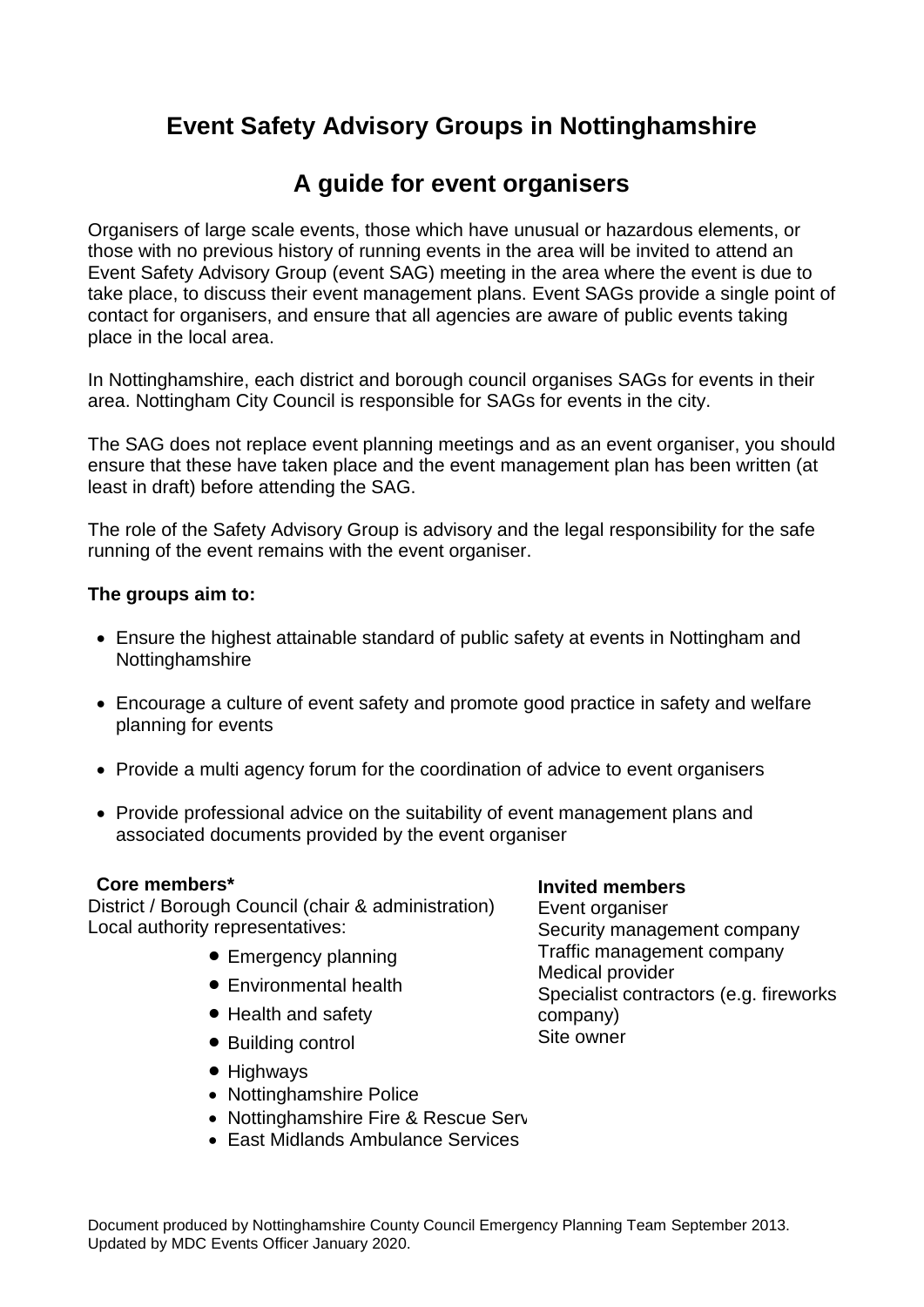\*Core members of the Safety Advisory Group must declare any material conflict of interest in relation to any item put before the group prior to any discussion of the matter. If the interest could be considered prejudicial, then the person should consider if they should withdraw and be replaced by an appropriate party agreed with the group.

#### **Administration**

The District or Borough Council chairing the SAG will ensure that agendas and minutes are sent out in a timely fashion to all participants. Event organisers should forward the event plan to the chair of the SAG for distribution to the group no later than 2 weeks before the meeting.

### **Guidance for planning a public event**

Nottinghamshire Event Planning A-Z – available to download from <https://www.mansfield.gov.uk/food-drink-entertainment/planning-event-1>

Template Event Safety Management Plan - available to download from <https://www.mansfield.gov.uk/food-drink-entertainment/planning-event-1>

HSE Event Safety Guide (Purple Guide) - <https://www.hse.gov.uk/event-safety/>

DCMA Guide to Safety at Sports Grounds (Green Guide) - <https://sgsa.org.uk/>

**Tell us about your event** Mansfield District Council Events Officer Tel: 01623 463 376 Email: [eventsandpromotions@mansfield.gov.uk](mailto:eventsandpromotions@mansfield.gov.uk)

Fill in an event notification form with basic information about you and your event and submit it to the contact detailed above. This will help the SAG decide what level of involvement they need to have.

#### **What happens next**

Your local SAG will assess the event using the information you provide on the event notification form. If your event is considered to be large scale, hazardous, unusual or you have not run an event in the area before, you may asked to submit your event management plan and be invited to attend a SAG meeting to discuss your event in more detail. Small, low risk events such as village fetes will not normally be taken to a SAG meeting.

The SAG will advise you on whether your plans are appropriate. They may ask for more information, or ask you to change or add information in your plan to improve safety at your event.

In the unlikely event that the SAG considers that your event may be unsafe, and that advice provided by the group is not being followed, the chair may withdraw the support of the group for your event. Although the SAG itself does not have the power to prevent an event taking place, individual members of the group may have powers to require event

Document produced by Nottinghamshire County Council Emergency Planning Team September 2013. Updated by MDC Events Officer January 2020.